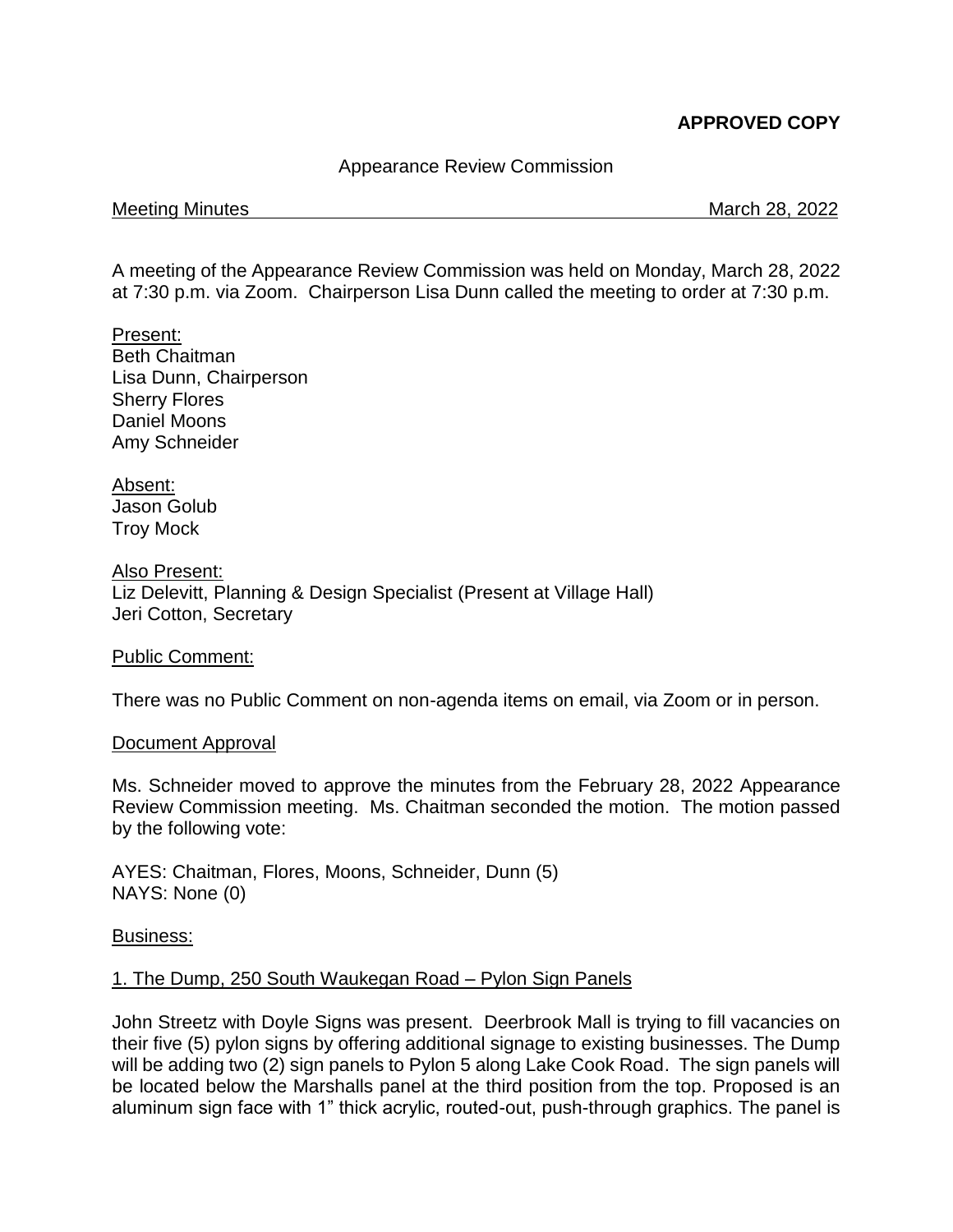Appearance Review Commission March 28, 2022 Page 2 of 5

to be painted MAP 13914 Greyshank, suede satin finish, as required by the sign criteria, and the letter faces will be PMS 109C Yellow to match the store's existing pylon panels on Waukegan Road. The minimum 4" margin around the text has been provided. Mr. Street noted the proposed sign panels meet the sign criteria for Deerbrook Mall and all applicable codes for the Village of Deerfield.

Ms. Flores ensured the yellow was the same color that is used on the wall sign. Ch. Dunn noted the font also matches. Mr. Streetz explained the signs would match the existing signs.

Ms. Flores moved to approve the pylon sign panels for The Dump as presented. Ms. Schneider seconded the motion. The motion passed by the following vote:

AYES: Chaitman, Flores, Moons, Schneider, Dunn (5) NAYS: None (0)

# 2. Scoops and Cookies, 740 Waukegan Road – Wall Sign

Billy Kerstein with Scoops and Cookies and Chris Siavelis with CRM Properties, were present. Mr. Siavelis explained the petitioner is proposing a new wall sign that is to conform to the previously approved design for this tenant building. The new wall sign will be on a 2'-6" high aluminum backer panel painted navy with white front-lit, channel letters. The sign is within the Deerfield Square Sign Criteria and Deerfield Zoning Ordinance.

Ms. Flores asked about the color of the backer panel. Mr. Siavelis explained the backer panel will match the Captain Navy awnings. The internally illuminated letters will be white, per the previously approved signs.

Ms. Schneider moved to approve the Scoops and Cookies wall sign as presented. Mr. Moons seconded the motion. The motion passed by the following vote:

AYES: Chaitman, Flores, Moons, Schneider, Dunn (5) NAYS: None (0)

# 3. Venus Med Spa, 740 Waukegan Road – Wall Sign

Susan with Venus Med Spa, Jim Krumin with Omega Signs and Mr. Siavelis were present. Venus Med Spa, a medical spa focusing on anti-aging services is coming to the former Coldwell Banker tenant space in Deerfield Square. The petitioners are proposing a new wall sign that is to conform to the previously approved design for this tenant building. The new wall sign will be on a 2'-6" high aluminum backer panel painted navy with white frontlit, channel letters.

Mr. Moons moved to approve the Venus Med Spa wall sign as presented. Ms. Schneider seconded the motion. The motion passed by the following vote: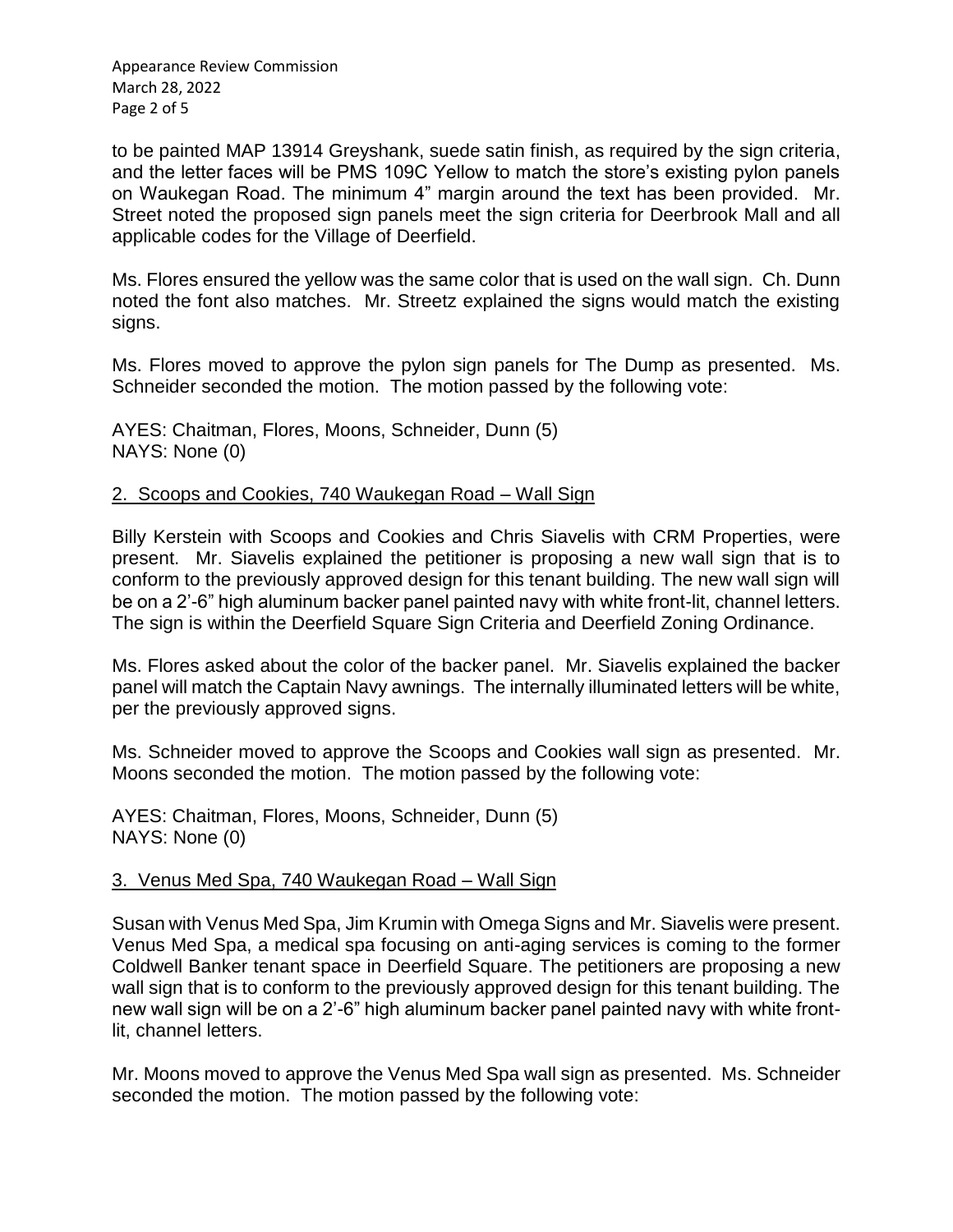Appearance Review Commission March 28, 2022 Page 3 of 5

AYES: Chaitman, Flores, Moons, Schneider, Dunn (5) NAYS: None (0)

# 4. Deerfield Square Office & Retail Building, 728 Waukegan Road – Renovation Final Review

Mr. Siavelis and Jeff Malk from CRM Properties and Jesper Dalskov with Stantech Architecture were present. Mr. Siavelis noted they appeared before the Commission in January and received favorable comments. The proposed facade is the same, but they added a detailed landscape plan, recessed lighting and masonry details to the drawing set. The proposed new reddish masonry and knee wall will match the red brick throughout the shopping center.

Mr. Dalskov presented the proposed building renovation with ground floor retail and second floor office uses. The new design lowers the building height and has two (2) colors of brick, metal panels and limestone accents. The building scale is consistent with the other buildings in the development. The south elevation has the same dimensions as the existing building, but the color palette will be the same as the north elevation. Mr. Dalskov noted they will relocate the accessible parking spaces that currently cut into the front walkway to allow for more outdoor seating.

Mr. Dalskov presented the proposed plant schedule, which is full of hearty, salt-resistant plantings and is consistent with the property. They will add some annuals for seasonal color. Ch. Dunn asked about the height of the vegetation. Mr. Dalskov noted the tallest plantings are 3 – 5 feet, and the planters will be irrigated. Ms. Schneider asked if the Captain Navy panels on the 740 Building will look okay adjacent to the black panels. Mr. Siavelis explained there are a variety of panel colors throughout shopping center.

Mr. Siavelis noted they will come back to the Commission for finalization of the wall sconces, signage and outdoor furniture. He noted the proposal is a very viable use for the space.

Ms. Schneider moved to approve the Deerfield Square Office and Retail Building as presented. Ms. Schneider seconded the motion. The motion passed by the following vote:

AYES: Chaitman, Flores, Moons, Schneider, Dunn (5) NAYS: None (0)

# 5. Curaleaf, 677 Lake Cook Road – Signage

Attorney Lawrence Freedman of Ash, Anos, Freedman & Logan, Luke Flood, Vice President of Curaleaf and Lauren Funk with Curaleaf were present. Mr. Freedman explained Curaleaf holds the medical cannabis license in the Village and is looking to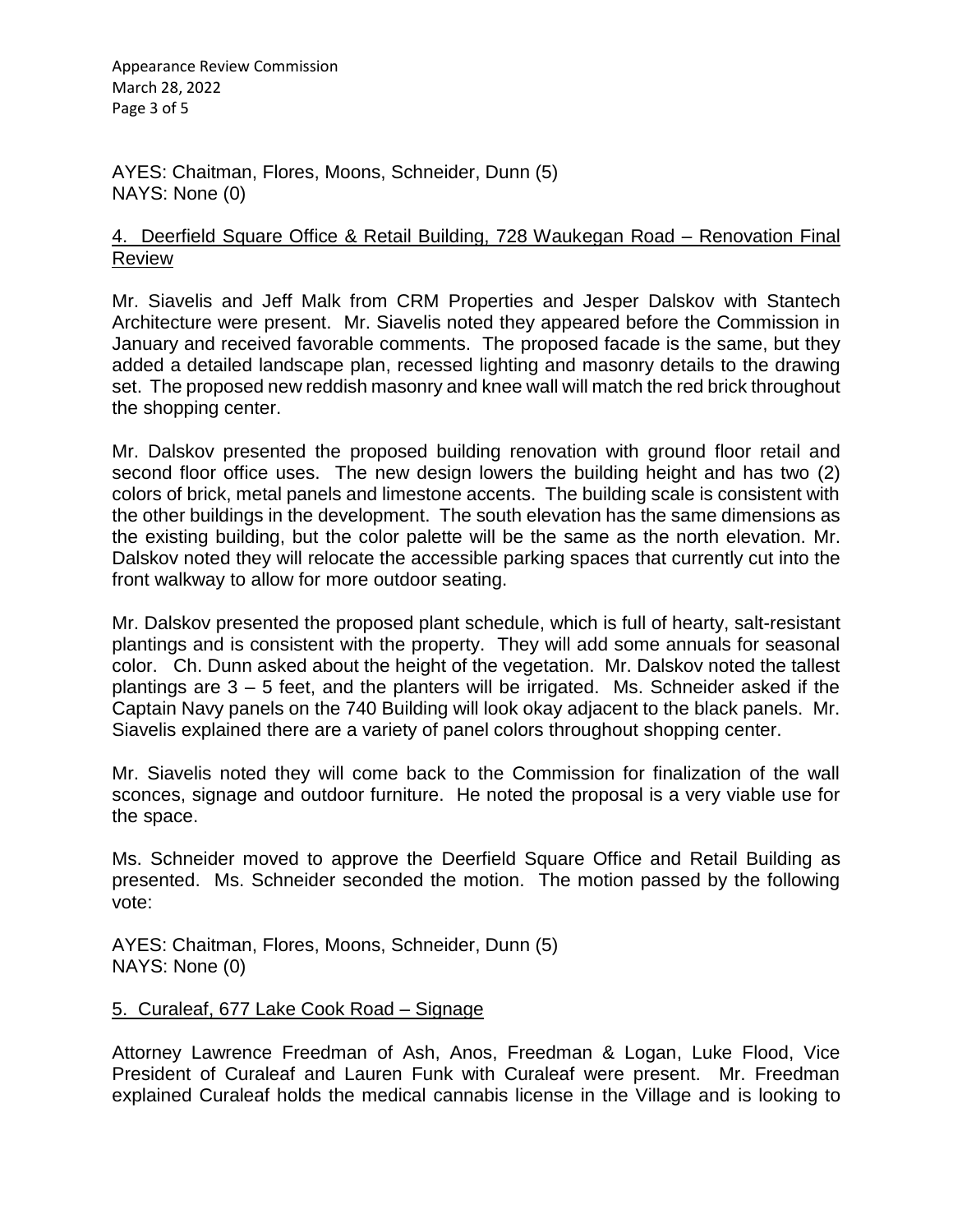Appearance Review Commission March 28, 2022 Page 4 of 5

move locations and expand their business to include recreational cannabis. They will close their existing location in Deerfield once the new one opens. They will need a Special Use permit from the Village for the new location. Mr. Freedman noted the proposed signage is compliant with the building's past uses; however, the Village's Ordinance has set limitations on signage for cannabis business establishments. They are asking for a variation, because they do not believe the signage requirements of one (1) sign not greater than 10 square feet are realistic. They propose three (3) wall signs on the north, east and west elevations. Mr. Freedman explained the signs would comply with the Deerfield Zoning Ordinance for any other use, except cannabis. He believes limiting the signage does not provide enough visibility for the business in this location. Lake Cook Road dips below the underpass, making it difficult to see the nearby businesses.

Ch. Dunn noted the petitioners are requesting three (3), larger signs rather than one (1) sign that is not greater than 10 square feet. Ms. Delevitt noted the proposed signs are 36 square feet each. Mr. Moons is okay with the number of signs and size of the proposed signs, but questioned why a box sign design is proposed. Mr. Flood explained individual channel letters would be difficult because of the lack of electrical wiring access. The existing infrastructure is already there for box signs. Ms. Delevitt noted Peapod Pick-up had large, 56 square foot box signs, but they were approved before the Deerfield Appearance Code discouraged box signs. Ms. Funk noted the proposed box signs are only 4 inches deep.

The Commissioners believe the scale of the proposed signs look good. They believe the proposed box signs were done tastefully, but a backer panel with individual channel letters would be preferred. Ch. Dunn does not see the need for three (3) signs. Although this is a unique location, she believes one (1) sign is enough. She noted the Appearance Code discourages box signs. Ms. Delevitt explained the Northbrook and Skokie locations have raceways. Mr. Moons noted the Appearance Code does not allow raceways. He believes a box sign is preferred to a raceway. Ch. Dunn believes a backer panel would look better than a box sign. Mr. Freedman explained the petitioner originally came in with a pylon sign and a raceway. Ms. Delevitt noted they are not allowed to have a pylon sign. They abandoned the pylon sign and changed the raceway to a tasteful box sign. The prior petitioner had four (4) signs, but the current petitioner is asking for only three (3) signs. Mr. Freedman noted the grade change on Lake Cook Road makes additional signage necessary for visibility. The Commissioners are okay with the number of signs, but prefer a backer panel with individual channel letters. Ch. Dunn believes three (3) signs are unnecessary. The petitioner would consider a backer panel with individual channel letters and will return to the ARC with a revised sign package.

Mr. Moons moved to continue further discussion on the Curaleaf signage to the April 25, 2022 ARC meeting. Ms. Flores seconded the motion. The motion passed by the following vote:

AYES: Chaitman, Flores, Moons, Schneider, Dunn (5) NAYS: None (0)